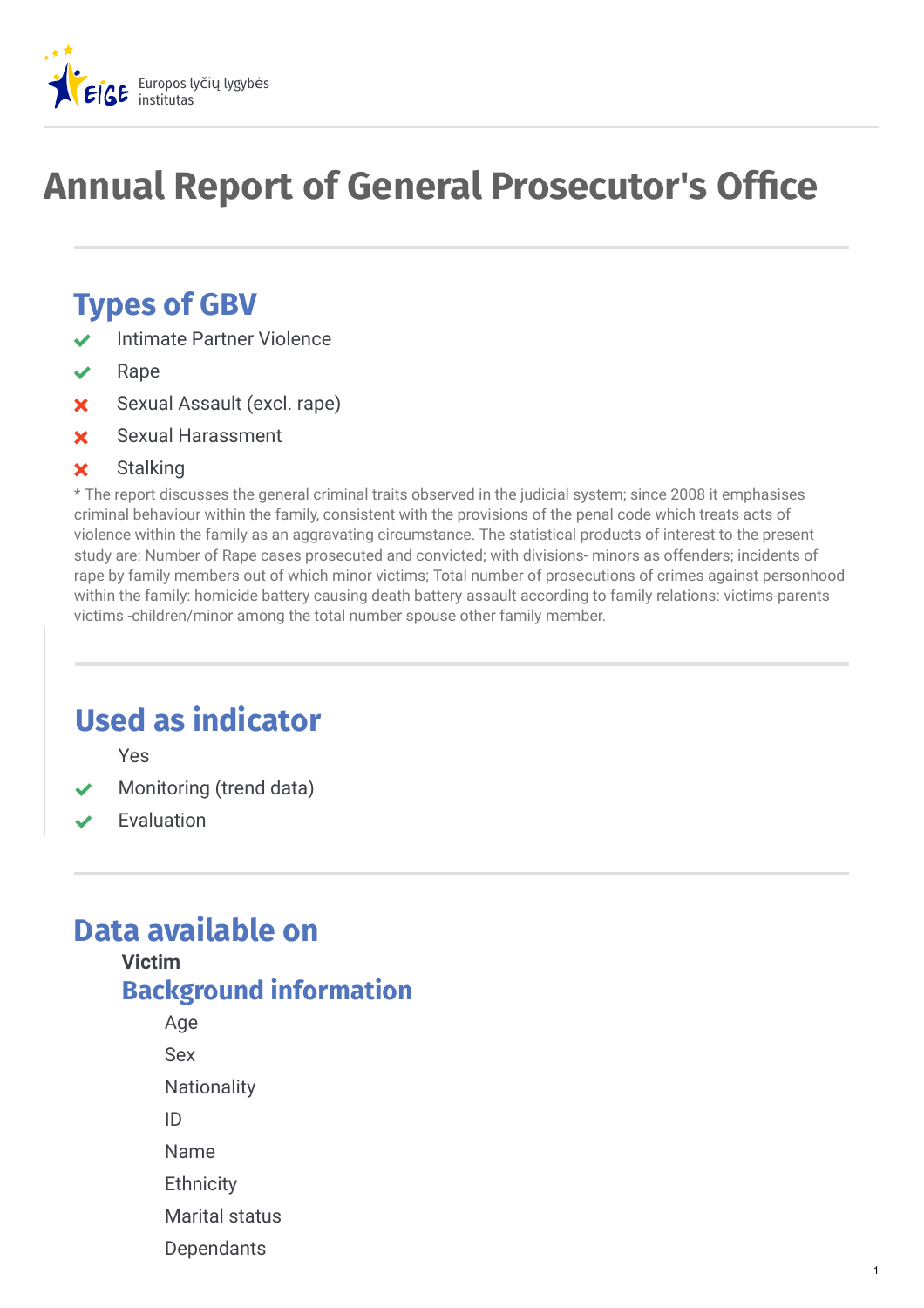#### **Relationship with perpetrator**

#### Yes

#### **Perpetrator**

 This statistical product does not collect information on Perpetrator **Incident**

#### **Incident**

**Other content:** Data on victims of certain VAW incidents: Family Violence Victims of family violence - total number Victims of family violence ( minors)- total number ( it worth noting that over 70% of the victims of family violence are minors); for this statistical product, data is presented with a sub indicator family ties; there's no reference to the gender/sex of either the victim or the aggressor moreover under the rubric "family violence", several crimes are listed - all crimes fall under "crimes against person" but include - homicide, rape, battery, assault; to give an example to illustrate the way in which family violence is presented in this administrative product: Victims of family violence ( spouses)..total out of which Number of victims of homicide Number of victims of 2nd decree murder Number of victims of assault and aggravated assault Number of victims of assault leading to death Number of victims of battery Total number of defendants sent to trial for family violence Data on Rape Number of Crimes...; number of rape crimes leading to the death of the victim; Total number of offenders. Out of which minors.

#### **Criminal statistics on sexual violence Criminal statistical data included**

Yes

**Additional information:** In the annual report total number/per year prosecutions for rape; minors prosecuted for rape; Data of sexual violence within the family are also presented; such as total number of rape cases by a family member - family relationship - parent; children; spouses; brothers/sisters other family member; data presented is not sex segregated;

### **Characteristics Reference period**

1 year

#### **Frequency of updating**

BiΑnnually

#### **Validation**

Yes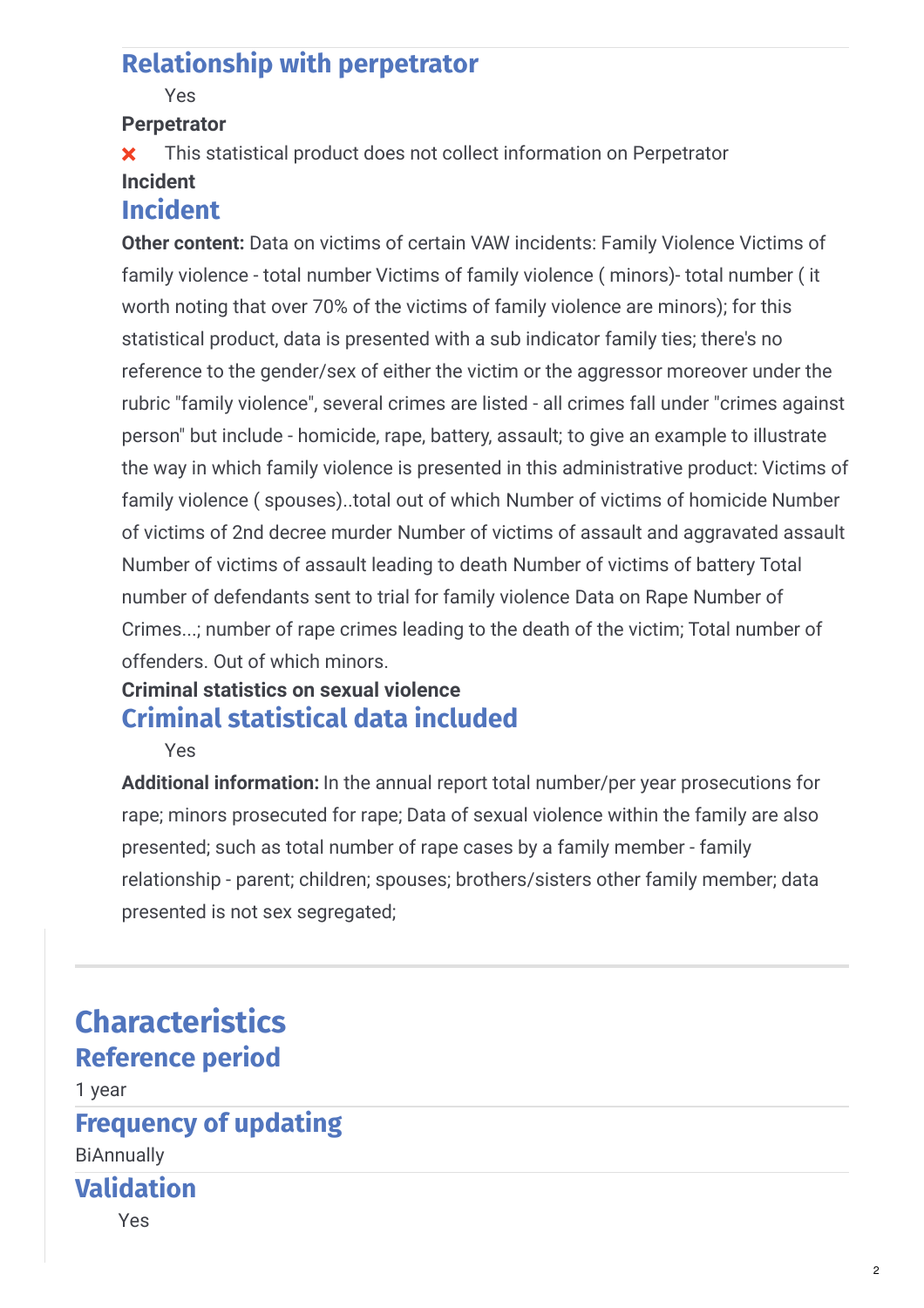**Additional information:** The statistical products presented in the annual reports of the General Prosecutors Office are based on the statistical applications/reporting templates offered by ECRIS Prosecutor ( so the case management software has a central application used for statistical purposes); the statistics application is administered by the General Prosecutors Office and uses the information from the entire prosecution system stored in the case management application; validation relies mostly on the validation feature of the software; basically cross-checking fields; errors if certain fields are not completed or are incorrect;

#### **Compilation**

Statistical products of the annual report bulletin compiled from one data set (ECRIS Prosecutor) collected at two different moments in time; one in July- August and the second one in February; these two periods of data collection make it so that data not included in the first round of reporting can be later added;

#### **Quality assurance process**

**Brief description:** In the case of VAW incidents of interest to the present study, the prosecutor's office investigates upon the receipt of an official complaint from the victim; the only exceptions are cases ending with the death of the victim; cases of rape by multiple persons; cases intimate partner violence ( or family violence) leading to attempted murder; Otherwise both rape as well as IPV have to be reported by the victim either to the police or to the prosecutor's office; Upon receipt of the complaint, the police together with the prosecutor's office begin the investigation and solicit statements from witnesses and party at fault; At this point the complaint has already assigned a registration number with Police Authorities; if the complaint is redrawn then the police/judicial investigation stops and the info/ police record ion the suspected aggressor is maintained for a period of time; When the investigation is over, the prosecutor decides to pursue court action or to drop the case; if the first option is chosen then the file with the police number is assigned a new number registered by ECRIS data courts; Annual statistic use the ECRIS software to produce statistical situations upon request

#### **Accuracy**

**x** No information available

### **Reliability**

Good. I think the statistical product is quite reliable concerning the tabulation of incidents; initially estimated data generally corresponds to subsequent statistics; moreover the entire procedure is computerized and statics are generated based upon the case management software data; errors intervene mostly through delays in reporting